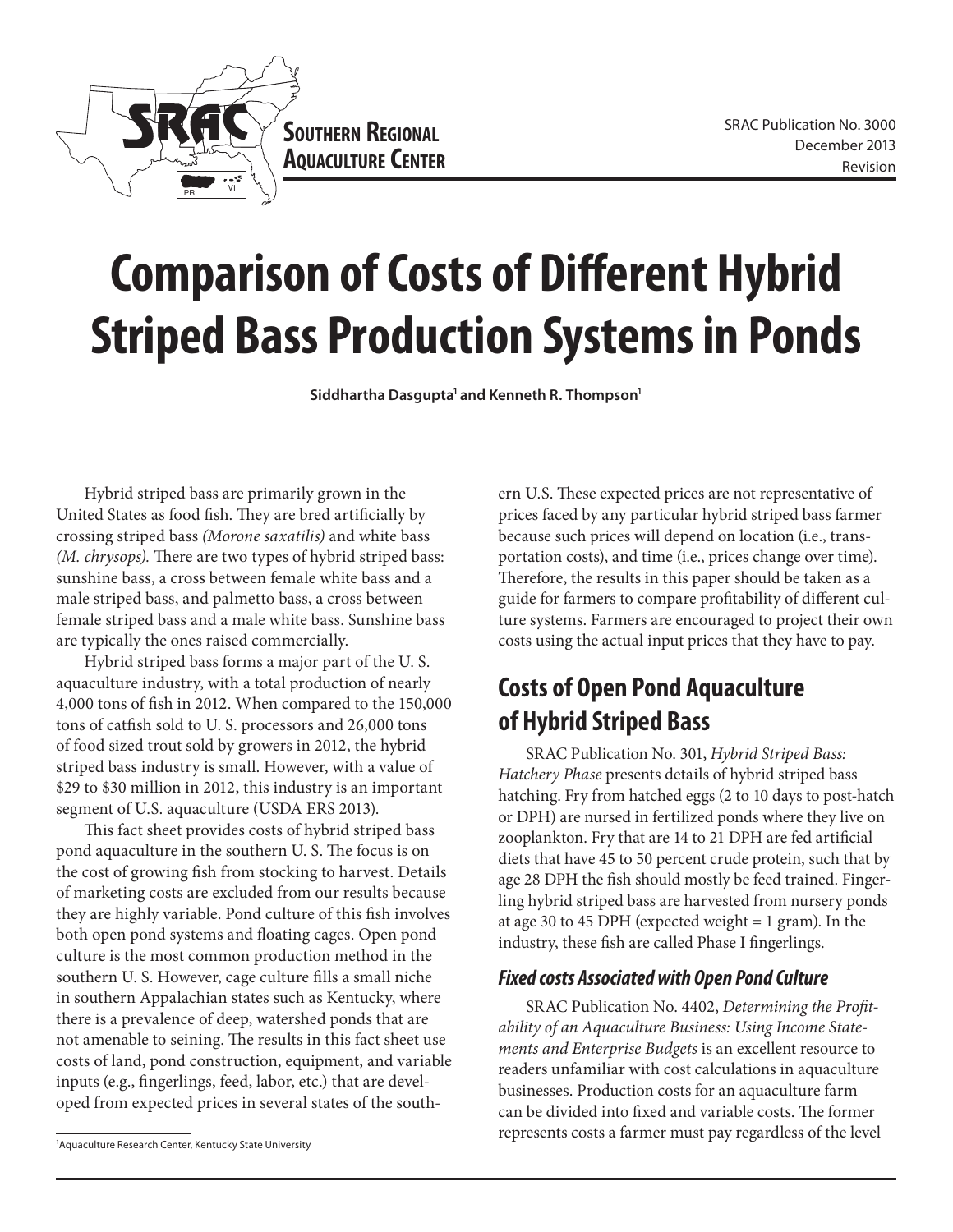of production, such as the ownership costs of facilities and equipment, and property tax. The latter represents costs that depend upon the level of production, i.e., variable costs are zero if there is no production and increase with higher levels of output. Total fixed costs include the depreciation and interest accrued to investment in facilities and equipment and are calculated on a "per year" or "per production cycle" basis. Fixed costs vary with farm size for two reasons: 1) larger farms require more land and facilities, and 2) larger farms need more specialized equipment than smaller farms. For example, smaller farms do not always need feed bins or mechanized feed blowers because they use small volumes of bagged feed that can be easily stored and the fish are usually fed by hand. Feed bins and feed blowers are useful for larger farms because they can buy tons of bulk feed at a time and hand-feeding of fish will be prohibitively laborious. The marginal fixed cost is assumed to decline as the farm becomes larger.

Hybrid striped bass farm sizes vary significantly in the southern U. S. For example, in North Carolina, farm sizes range from 3 to 100 water-acres, with a median of 18 water-acres. Pond sizes vary from small (1 to 2 wateracres), to medium (4 to 5 water-acres), to large (10 wateracres). Since pond sizes and farm sizes vary significantly, the economic analyses in this fact sheet were standardized to represent both small and large farms using different pond sizes and number of ponds.

Fixed costs for a production cycle are calculated based on depreciation and forgone interest associated with land, facilities, and equipment over the growing season, which varies from 480 to 550 days. We give examples of fixed costs for two scenarios of open pond hybrid striped bass aquaculture: large 50 water-acre farm with ten 5 wateracre ponds (Table 1), and a small-scale farm with a single 2 water-acre pond (Table 2). All equipment prices are contemporary and obtained from commercial aquaculture suppliers. Tables 1 and 2 demonstrate how fixed costs diminish with increasing farm size: \$35,933 per wateracre for the 2 water-acre farm and \$9,722 per water-acre for the 50 water-acre farm.

**Table 1.** Fixed costs of a 50 water-acre hybrid striped bass farm, with ten 5 water-acre ponds. Depreciation was calculated using the straight line method. Interest foregone was charged at the rate of 8 percent per annum<sup>a</sup>.

| Item (units)                     | <b>Amount</b> | <b>Original value</b> | <b>Depreciation</b> | Interest |
|----------------------------------|---------------|-----------------------|---------------------|----------|
| Land (Acres)                     | 52            | \$78,000              | \$0                 | \$8,548  |
| Ponds <sup>b</sup> (Acres)       | 50            | \$150,000             | \$6,849             | \$13,699 |
| Aerators                         | 10            | \$50,000              | \$9,785             | \$2,740  |
| PTO-powered aerator <sup>c</sup> | $\mathbf{1}$  | \$7,400               | \$658               | \$395    |
| 50-hp tractor                    | 1             | \$20,000              | \$1,827             | \$1,096  |
| Water supply (well & plumbing)   | $\mathbf{1}$  | \$30,000              | \$1,712             | \$1,918  |
| Water pump                       | 1             | \$540                 | \$148               | \$30     |
| Dissolved oxygen meter           | $\mathbf{1}$  | \$1,400               | \$192               | \$77     |
| Water quality kit                | 1             | \$185                 | \$85                | \$10     |
| Feed bin                         | $\mathbf{1}$  | \$15,000              | \$1,370             | \$822    |
| Generator                        | $\mathbf{1}$  | \$5,000               | \$685               | \$274    |
| Seine                            | $\mathbf{1}$  | \$3,385               | \$927               | \$186    |
| Seine reel                       | 1             | \$4,000               | \$365               | \$219    |
| Live car                         | $\mathbf{1}$  | \$200                 | \$55                | \$11     |
| Mower and brush cutter           |               | \$4,000               | \$548               | \$219    |
| Feed blower                      | $\mathbf{1}$  | \$9,500               | \$868               | \$521    |
| Use of a pickup truck            | 50%           | \$10,000              | \$776               | \$630    |
| Miscellaneous                    | $\mathbf{1}$  | \$500                 | \$137               | \$27     |
| Property tax                     |               | \$246                 |                     |          |
| Total                            |               | \$389,356             | \$26,987            | \$31,422 |

a Production season for Phase II-Phase III technology is approximately 500 days (June to September of the following year). Total fixed cost per growing season = Depreciation +Interest + Property Tax = \$58,655.

**b Pond construction cost is assumed to be \$3,000 per water-acre, which is typical of building multiple, large ponds in the southern U. S.** 

c PTO-powered aerator is a tractor-powered emergency aerator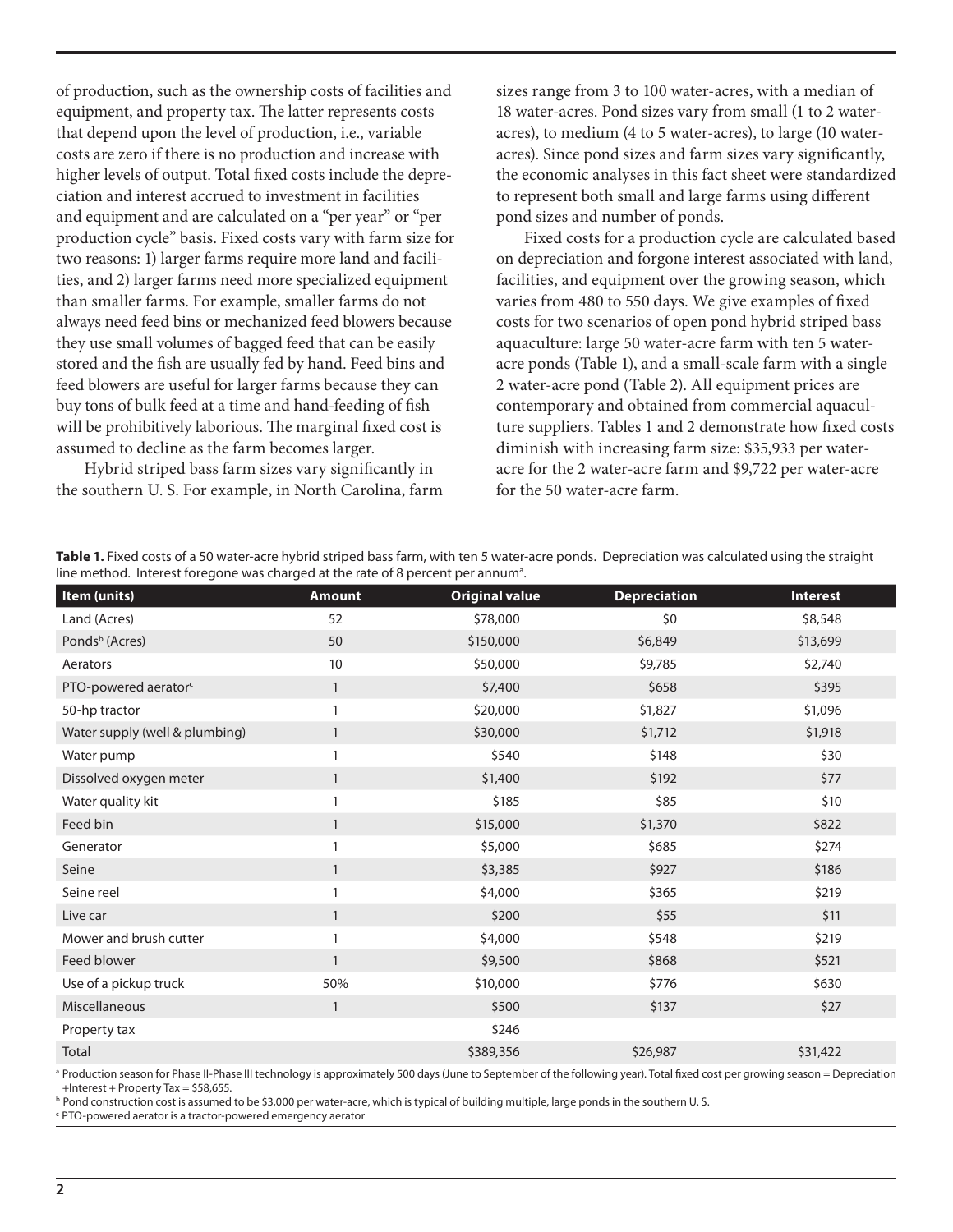**Table 2.** Fixed costs of a 2 water-acre hybrid striped bass farm, with a single pond using the direct-stocking technology. Depreciation was calculated using the straight line method. Interest forgone was charged at the rate of 8 percent per annum<sup>a</sup>.

| Item (units)                   | <b>Amount</b> | <b>Original value</b> | <b>Depreciation</b> | <b>Interest</b> |
|--------------------------------|---------------|-----------------------|---------------------|-----------------|
| Land (Acres)                   | 2.08          | \$3,120               | \$0                 | \$345           |
| Ponds <sup>b</sup> (Acres)     | 2             | \$10,000              | \$829               | \$773           |
| Aerators                       |               | \$2,500               | \$493               | \$138           |
| Water supply (well & plumbing) |               | \$30,000              | \$1,726             | \$1,933         |
| Water pump                     |               | \$540                 | \$149               | \$30            |
| Dissolved oxygen meter         |               | \$1,400               | \$193               | \$77            |
| Water quality kit              |               | \$185                 | \$85                | \$10            |
| Feed storage                   | $\mathbf{1}$  | \$5,000               | \$345               | \$276           |
| Generator                      |               | \$5,000               | \$690               | \$276           |
| Seine                          |               | \$2,141               | \$591               | \$118           |
| Seine reel                     | 1             | \$4,000               | \$368               | \$221           |
| Mower and brush cutter         |               | \$4,000               | \$552               | \$221           |
| Use of a pickup truck          | 20%           | \$4,000               | \$313               | \$254           |
| Miscellaneous                  | 1             | \$500                 | \$138               | \$28            |
| Property tax                   |               | \$10                  |                     |                 |
| Total                          |               | \$72,396              | \$6,472             | \$4,700         |
|                                |               |                       |                     |                 |

a Production season is approximately 504 days (June to October of the following year). Total fixed cost per growing season = Depreciation +Interest + Property Tax = \$11,182. **b Pond construction cost is assumed to be \$5,000 per water-acre, which is typical of building small ponds in non-delta areas of the southern U. S., such as in Kentucky** 

#### *Phase II-Phase III Pond Culture System*

In the Phase II-Phase III fish production system, farmers purchase Phase I fingerlings from a commercial hatchery and grow them to food size in two phases: Phase II and Phase III (Fig. 1). D'Abramo et al. (2002) provides a real world example of the Phase II-Phase III system. Here, the Phase I hybrid striped bass fingerlings are stocked in May to June at densities of 8,000 to 12,000 per water-acre, harvested after 150 days. The harvested fish are Phase II fingerlings of average size 0.3 pounds (145 g); they are size graded and restocked at 4,000 per wateracre. The Phase II fish are cultured for an additional 250 to 300 days, and reach food size (1.5 to 2 pounds) by the following Fall. Another variation in this system was described by Dunning (2001) in which Phase I fingerlings were stocked in August at the rate of 16,000 per wateracre and grown to Phase II size by the following February (Fig. 1). In February, these fish were harvested from Phase II ponds and restocked at 4,000 per water-acre in ponds called Phase III ponds and grown to food size by October of the same year. The Phase II ponds' water acreage was typically a fourth of the corresponding Phase III water acreage. Dunning and Daniels (2001) reported obtaining 0.22 pounds (100 g) Phase II fish from 1 gram (454 fish per pound) Phase I fingerlings over a 6 to 8 month growing season; the Phase II fish were harvested,

size graded, and stocked in Phase III ponds for an additional 9 to 12 months at 3,000 to 5,000 per water-acre. The expected final product was 1.25 to 2.50 pound fish, with a per season yield of 4,000 pounds per water-acre.

The D'Abramo et al. (2002) model was used in this economic analysis. It was assumed that Phase II survival rate was on average, 75 percent, while Phase III survival rate was expected to be 80 percent. Fingerling prices were obtained from Keo Fish Farms (2013) and feed prices for a 40 percent crude protein diet were obtained from various commercial sources. Hybrid striped bass feed costs, without transportation expenses to a farm, varies from \$930 per ton (bulk feed price) to \$960 to \$1,100 per ton (bagged feed price); however, feed price increases significantly with transportation costs. Farms distant from hybrid striped bass feed mills could expect to pay an additional \$100 to \$300 per ton in transportation cost. Table 3 lists expected variable costs associated with the Phase II-Phase III system for a 50 water-acre hybrid striped bass farm containing ten, 5 water-acre ponds. The table has variable costs partially isolated for Phase II and Phase II fish production. Labor for each phase of production included effort needed for daily feeding and water quality monitoring per pond. Other labor for farm maintenance operations, such as mowing, cleaning, purchasing feed, etc., were included in the 'Other Labor'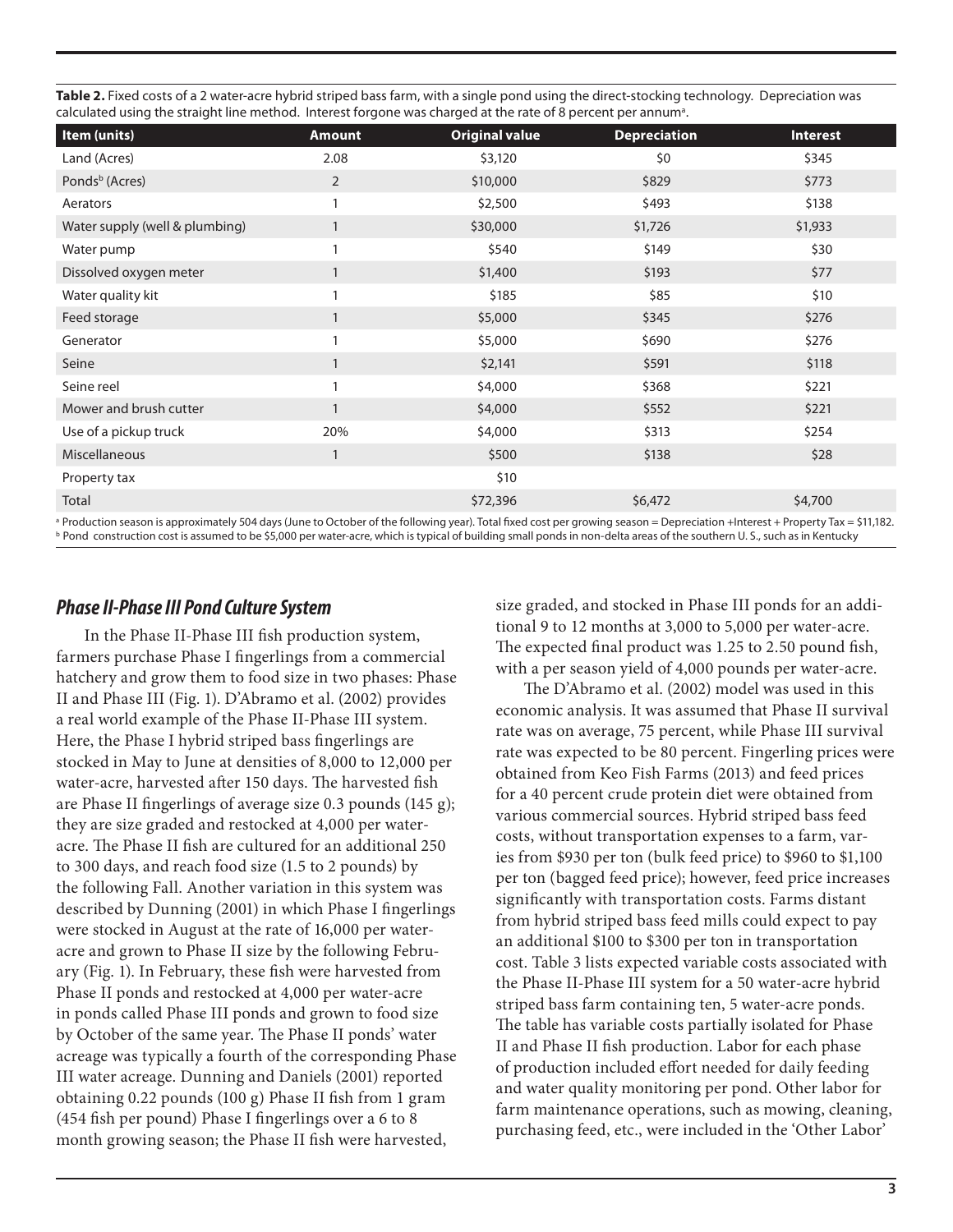

Figure 1. Illustration of the Phase II-Phase III culture methods, as described by D'Abramo et al. (2012) and by Dunning (2001).

Table 3. Variable costs associated with a Phase II-Phase III hybrid striped bass production system using a 50 water-acre farm, with 10, 5 wateracre ponds.

| Item                                                                | <b>Unit</b> | <b>Amount</b>   | <b>Price</b> | <b>Value</b> |  |  |
|---------------------------------------------------------------------|-------------|-----------------|--------------|--------------|--|--|
| <b>Costs associated with Phase II fingerling production:</b>        |             |                 |              |              |  |  |
| Phase I fish                                                        | Fingerlings | 180,000         | \$0.25       | \$45,000     |  |  |
| Feed                                                                | Tons        | 54              | \$1,200.00   | \$64,229     |  |  |
| Electricity use                                                     | <b>KWH</b>  | 10,921          | \$0.06       | \$655        |  |  |
| Labor                                                               | Man hours   | 689             | \$7.25       | \$4,992      |  |  |
| Costs associated with Phase III fish or food sized fish production: |             |                 |              |              |  |  |
| Feed                                                                | Tons        | 197             | \$1,200.00   | \$236,845    |  |  |
| Electricity use                                                     | <b>KWH</b>  | 58,904          | \$0.06       | \$3,534      |  |  |
| Labor                                                               | Man hours   | 2,961           | \$7.25       | \$21,467     |  |  |
| <b>Other variable costs:</b>                                        |             |                 |              |              |  |  |
| Electricity meter fee                                               | Months      | 16 <sup>b</sup> | \$10         | \$164        |  |  |
| Other labor                                                         | Man hours   | 286             | \$7.25       | \$2,071      |  |  |
| Harvest labor                                                       | Pounds      | 162,000         | \$0.24       | \$38,880     |  |  |
| Chemicals                                                           | Acres       | 50              | \$79.23      | \$3,962      |  |  |
| Fuel                                                                | Gallons     | 429             | \$3.50       | \$1,503      |  |  |
| Telephone                                                           | Months      | 16 <sup>a</sup> | \$30.00      | \$492        |  |  |
| Management                                                          | Months      | 16 <sup>a</sup> | \$1,000      | \$16,393     |  |  |
| Legal permit                                                        |             |                 |              | \$50         |  |  |
| Maintenance                                                         |             |                 |              | \$2,225      |  |  |
| Insurance                                                           |             |                 |              | \$500        |  |  |
| Interest forgone                                                    |             |                 |              | \$60,686     |  |  |
| Total                                                               |             |                 |              | \$503,648    |  |  |
|                                                                     |             |                 |              |              |  |  |

<sup>a</sup> Number of Phase II fish produced = 135,000. Total amount of food sized fish produced = 162,000 pounds. **b** The actual number of months of growing season is approximately 16.44.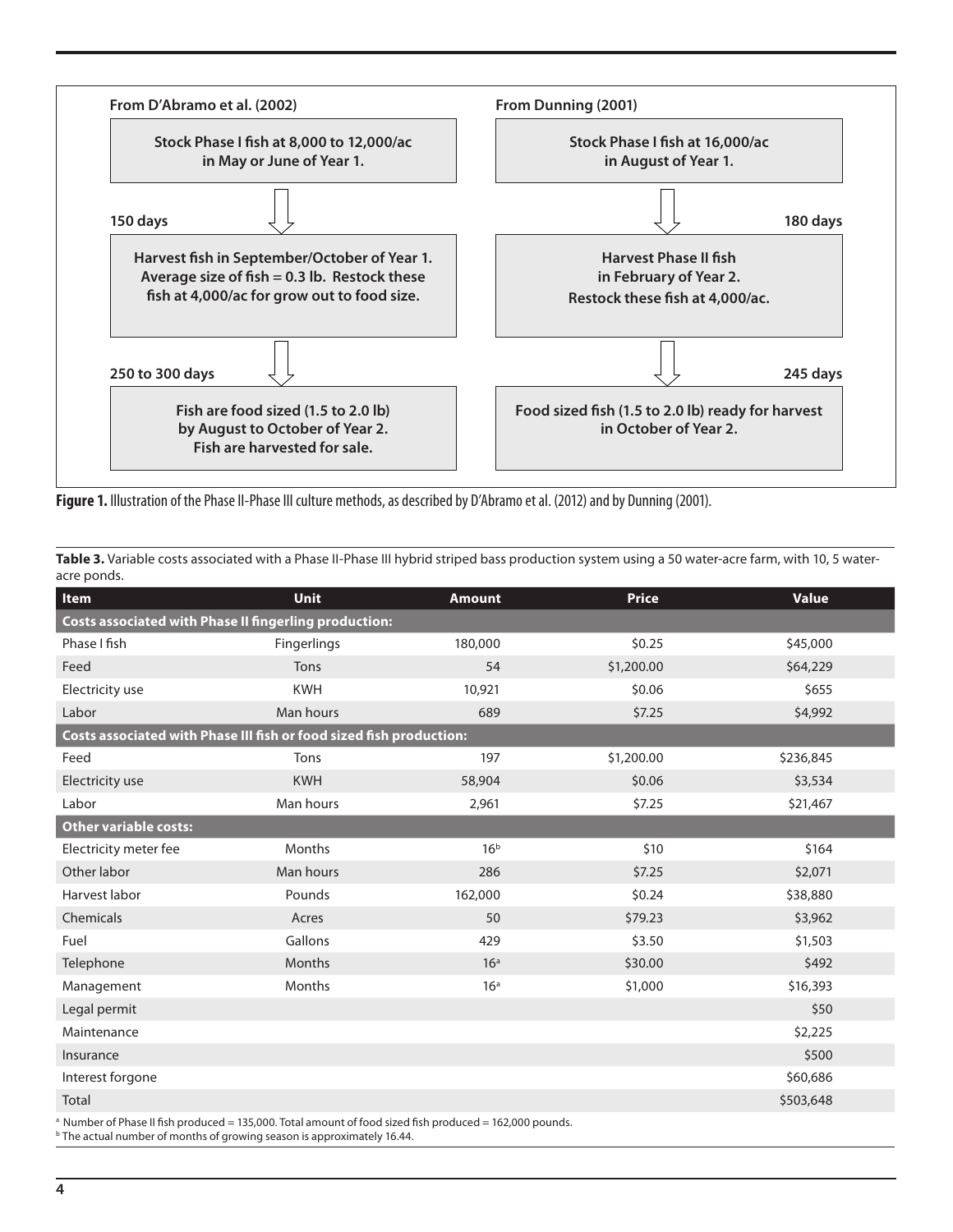category. Harvest labor cost and chemical application cost were adopted from Dunning (2001), with appropriate changes made to account inflation of currency since 2001. The yield of food sized hybrid striped bass was 3,240 pounds per water-acre per season.

Total cost of operating the 50 water-acre hybrid striped bass farm for a given production season is the sum of fixed costs and variable costs. If total cost is divided by total output (162,000 pounds), the result is the total cost of production per pound of output, i.e., the breakeven price, which is the least price that the food sized fish could be sold without an economic loss. Since total cost was \$562,303, the corresponding breakeven price in this scenario was \$3.47 per pound. The average wholesale price of farmed hybrid striped bass has been \$3.75 per pound at the farm gate, during 2010, or \$4.14 per pound in 2013 U. S. dollars. This indicates that the 50 water-acre hybrid striped bass farm has the potential for profit (estimated at \$108,540) in wholesale markets in the United States.

Breakeven price is strongly affected by feed price because feed cost comprises 60 percent of variable cost. Feed price increases substantially with transportation from the feed mill to the farm. For farms located near a feed mill, feed price could be as low as \$930 per ton (bulk feed), resulting in a \$3.00 per pound breakeven price. A 1 percent increase in feed price translates to a 0.58 percent increase in breakeven price. When compared to feed price, stocking and labor costs have much less impact on total cost and breakeven price in the Phase II-Phase III production system because they account for 9 percent and 13 percent of total variable cost, respectively. Survival rate of fish also affects the breakeven price: a 1 percent increase in Phase II and Phase III survival rate decreased breakeven price by 1.73 percent.

#### *Direct Stocking Pond Culture System*

Direct stocking of hybrid striped bass is a more streamlined approach to pond culture in which 3 gram (151 fish per pound) fingerlings are stocked in ponds at the rate of 3,750 to 4,000 per water-acre and fed there until they reach 1.5 to 2 pounds (Fig. 2) (D'Abramo and Frinsko 2008).

D'Abramo et al. (2002) commented that direct stocking method: 1) is easier to implement than the Phase II-Phase III culture system because Phase II fish do not need harvesting in the interim, size grading, and restocking in Phase II ponds, and 2) could lead to lower mortality over the Phase II-Phase III method because fish are handled less often. However, Dunning and Daniels (2001) stated that multi-phase production results in higher overall productivity (expected yield of 5,168 pounds per water-acre Vs. 4,000 pounds per water-acre under direct stocking) due to benefits of size grading Phase II fish approximately midway in the growth cycle (i.e., decreasing differentiated size-based mortality). Both pond culture methods could stock the same size of fingerlings, and take the same amount of time to produce food sized fish.

Using D'Abramo et al. (2002) data for direct stocking, we compiled expected variable costs for the direct stocking method for a 50 water-acre farm, with ten 5 water-acre ponds, in Table 4. The calculations in this table assume that survival rate of the direct stocking system was 52.8 percent and feed conversion ratio was 2.8:1.

Comparisons in Tables 3 and 4 show that the Phase II-Phase III system produced 2.2 percent more fish than the direct stocking method. These results were based on actual pond culture demonstrations and are consistent with Dunning and Daniel's (2001) statements about the higher productivity of Phase II-Phase III system. By calculating the breakeven price, the direct stocking technol-



**Figure 2.** Illustration of direct stocking culture method and cage culture method.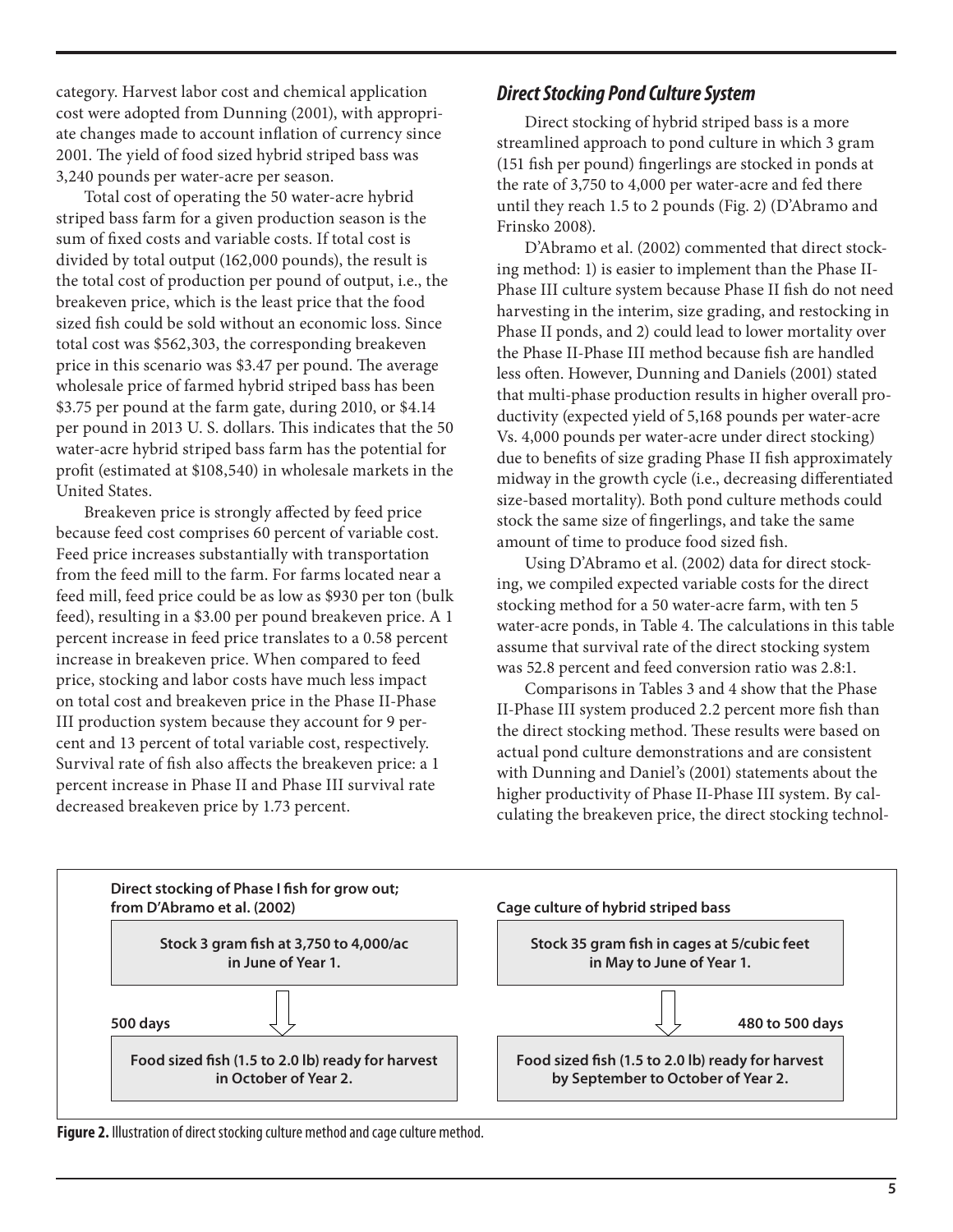ogy resulted in an economic cost of \$4.83 per pound of fish, which was insufficient to show an economic profit in wholesale markets, based on the wholesale prices of hybrid striped bass in 2010 (i.e., \$4.14 per pound, using 2013 U. S. dollars).

Table 4 shows that feed cost was the single most important contributor to total variable cost, accounting for 68 percent costs in direct stocking. Hence, a change in feed cost or feeding efficiency could significantly impact profitability. This can be illustrated by inspecting the breakeven price for farms located close to a feed mill; such operations will pay the price of bulk feed, without significant transportation costs (\$930 per ton). The corresponding breakeven price would be \$4.02 per pound, i.e., low transportation cost of feed can lead to profits in wholesale markets.

The survival rate under direct stocking technology (53 percent) was lower than the overall survival from the Phase II-Phase III technology (60 percent). For the direct stocking technology, a 60 percent survival rate and feed price that includes transportation cost (\$1,200 per ton), lowered the breakeven price to \$4.29 per pound. Thus, increasing survival rate was insufficient in making the direct stocking method profitable in wholesale marketing of bass.

#### *Costs of Cage Aquaculture of Hybrid Striped Bass*

Hybrid striped bass can be grown in floating cages in ponds. Cage culture is usually chosen for ponds that are not specifically constructed for aquaculture such as deep watershed ponds. The confinement of fish in cages makes feeding and harvesting of fish easy. This method is particularly useful for supplying restaurants, direct and ethnic markets that want regular supply of small quantities of fish. However, cage culture is usually more stressful on fish than open pond culture because the fish are unable to swim to regions of better water quality in a pond. In extreme cases this can result in high mortality, which underscores the risk associated with cage culture. Harrell (1988) is an excellent guide for cage culture and management of hybrid striped bass.

Cage mesh size is typically 0.5 inches to house 3 to 10 gram fingerling hybrid striped bass and cage sizes might vary from 64 to 288 cubic feet. Riepe et al. (1992) reported using cylindrical cages that were 3.5 feet in diameter and 4 feet tall. Cage culture experiments with hybrid striped bass in Kentucky used 8 feet  $\times$  4 feet  $\times$  4 feet cages. The stocking size of fish was 19 grams (24 fish per pound); and the stocking density was 0.78 fish per cubic feet, i.e., 100 fish per cage (Webster et al. 2001). Fish were stocked in May and harvested five months later, after 153 days. The average harvest weight was 0.71 pounds, with a survival rate of 62 percent and a feed conversion rate of 2.4:1. In a similar experiment, 36 gram fingerlings (13 fish per pound) were stocked in same-sized cages at the same density, as reported above. After 391 days of culture the average fish weight was 1.12 pounds, average survival rate was 90 percent, and the average feed conversion ratio was 2.59:1.

In this fact sheet, it is assumed that cage culture will be primarily used in small-scale applications, which

**Table 4.** Variable costs associated with the direct stocking method of hybrid striped bass production using a 50 water-acre farm, with 10, 5 water-acre ponds<sup>a</sup>.

| Item                                                                    | <b>Unit</b>   | <b>Amount</b> | <b>Price</b> | <b>Value</b> |  |
|-------------------------------------------------------------------------|---------------|---------------|--------------|--------------|--|
| Phase I fish                                                            | Fingerlings   | 200,000       | \$0.25       | 50,000       |  |
| Feed                                                                    | Tons          | 419           | \$1,200.00   | \$502,668    |  |
| Electricity                                                             | <b>KWH</b>    | 123,239       | \$0.06       | \$7,394      |  |
| Electricity meter fee                                                   | <b>Months</b> | 17            | \$10.00      | \$170        |  |
| Chemicals                                                               | Acres         | 50            | \$79.23      | \$3,962      |  |
| Fuel                                                                    | Gallons       | 421           | \$3.50       | \$1,474      |  |
| Labor                                                                   | Man hours     | 6,678         | \$7.25       | \$48,416     |  |
| Harvest labor                                                           | Pounds        | 158,400       | \$0.24       | \$38,016     |  |
| Management                                                              | <b>Months</b> | 17            | \$1,000.00   | \$17,000     |  |
| Telephone                                                               | Months        | 17            | \$30.00      | \$510        |  |
| Legal permit                                                            |               |               |              | \$50         |  |
| Maintenance                                                             |               |               |              | \$2,225      |  |
| Insurance                                                               |               |               |              | \$500        |  |
| Interest forgone                                                        |               |               |              | \$92,844     |  |
| Total variable cost                                                     |               |               |              | \$765,229    |  |
| <sup>a</sup> Total amount of food sized fish produced = 158,400 pounds. |               |               |              |              |  |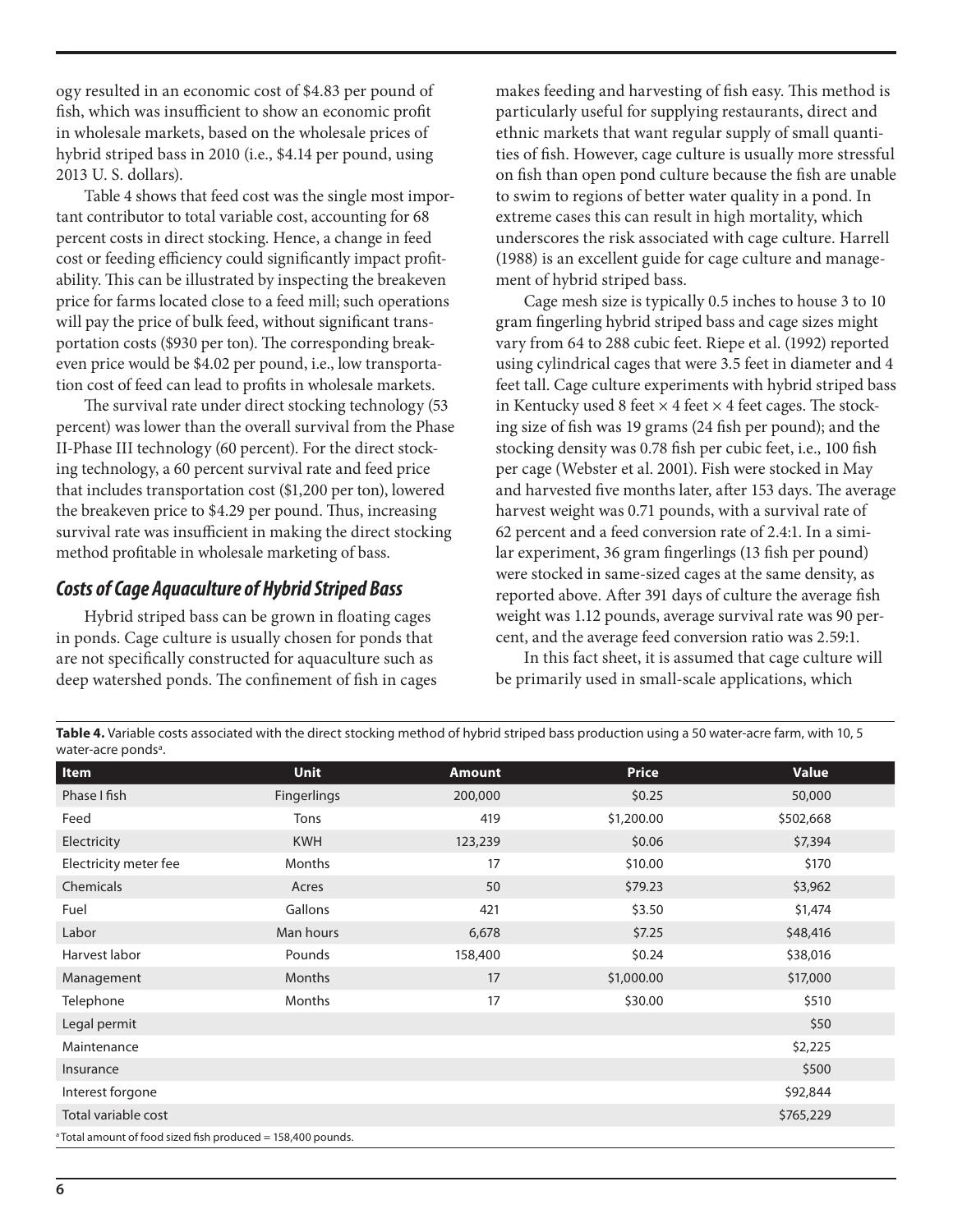follows the industry norm. A "standard" cage will be a box-like structure 8 feet  $\times$  4 feet  $\times$  4 feet with a PVC pipe frame and plastic net mesh sides. A cage will have a frame and mesh top that can be easily opened for accessing fish, and secured to keep predators out. Each cage will also have floats such as Styrofoam blocks attached to the sides. Cost of a cage (\$121.05) includes material cost of \$106.55 (64 feet of one inch PVC pipe for the frame, 24 feet of PVC pipe for the lid, 8 three-way PVC fittings, 4 L-shaped PVC fittings, a 50 foot roll of 4 foot wide plastic netting material) and \$14.50 worth of labor costs for two man hours.

The number of cages that can be stocked with hybrid striped bass in a pond can be calculated by first obtaining the maximum adult fish biomass in the pond. This is a matter of dividing the maximum feed application per water-acre per day with the daily feeding rate during the growing season of 3 percent of fish biomass. Using the target harvest weight (usually 1.5 to 2 pounds), the number of adult fish could be estimated by dividing the biomass by the average harvest weight. The number of fingerlings needed is the result of dividing the number of adult fish with the estimated survival rate. Finally, the expected number of cages is the result of dividing the number of fingerlings with the stocking rate per cage.

Table 5 lists the fixed costs associated with a smallscale cage culture system for hybrid striped bass, using a 2 water-acre pond. Cage culture requires investment in cages and docks, but not in seines, seine reels, live cars, etc., which are needed in open pond aquaculture. Fixed

costs are approximately \$3,000 per water-acre per season, which is 53 percent of the corresponding fixed costs for a small-scale open pond operation.

Cage culture data and fingerling price data show that stocking size in cages is approximately 35 grams (13 fish per pound), the corresponding fingerling price is approximately \$1 per head, the stocking density is 5 to 7 per cubic foot, the average feed conversion ratio is 2.5:1, and the overall survival rate is 90 percent. The production cycle is approximately 480 days (from June to September of the following year). A schematic of this production method is illustrated in Fig. 2. These production assumptions were used to calculate the corresponding variable costs for the small-scale cage culture operation (Table 6). Feed prices are likely to reflect bagged feed, because most cage operations are at a small scale. Unlike open pond aquaculture, cage culture requires constant aeration; additionally, harvest labor is less under cage culture and is based on an estimated labor of 4 man hours per cage. Cage culture ponds are less productive in per water-acre yield than open pond systems.

Based on the costs reported in Tables 5 and 6, cage culture production results in an economic breakeven price of \$5.78 per pound for a small-scale farm, which is significantly higher than wholesale price. For farms located near a feed mill, the relevant feed price would be (\$960 to \$1,100 per ton). In this scenario, the breakeven price falls to \$5.22 to \$5.46 per pound. If the pond size was larger, the breakeven price drops to \$4.56 per pound

| Item (units)                                                                                                                                     | <b>Amount</b>  | <b>Original value</b> | <b>Depreciation</b> | <b>Interest</b> |  |
|--------------------------------------------------------------------------------------------------------------------------------------------------|----------------|-----------------------|---------------------|-----------------|--|
| Land (Acres)                                                                                                                                     | 2.08           | \$3,120               | \$0                 | \$683           |  |
| Ponds (Acres)                                                                                                                                    | $\overline{2}$ | \$6,000               | \$395               | \$473           |  |
| Aerators                                                                                                                                         | $\mathbf{1}$   | \$2,500               | \$657               | \$132           |  |
| Cages                                                                                                                                            | 8              | \$484                 | \$127               | \$26            |  |
| <b>Dock</b>                                                                                                                                      | $\mathbf{1}$   | \$2,000               | \$263               | \$105           |  |
| Water pump                                                                                                                                       | $\mathbf{1}$   | \$540                 | \$142               | \$28            |  |
| Dissolved oxygen meter                                                                                                                           | $\mathbf{1}$   | \$1,400               | \$184               | \$74            |  |
| Water quality kit                                                                                                                                |                | \$185                 | \$81                | \$10            |  |
| Feed storage                                                                                                                                     | $\mathbf{1}$   | \$5,000               | \$438               | \$263           |  |
| Generator                                                                                                                                        | $\mathbf{1}$   | \$5,000               | \$658               | \$263           |  |
| Mower and brush cutter                                                                                                                           | $\mathbf{1}$   | \$4,000               | \$526               | \$210           |  |
| Use of a pickup truck                                                                                                                            | 10%            | \$2,000               | \$149               | \$263           |  |
| <b>Miscellaneous</b>                                                                                                                             | $\overline{1}$ | \$500                 | \$132               | \$26            |  |
| Property tax                                                                                                                                     |                | \$10                  |                     |                 |  |
| Total                                                                                                                                            |                | \$32,739              | \$3,752             | \$2,556         |  |
| <sup>a</sup> Production season is approximately 480 days. Total fixed cost per growing season = Depreciation +Interest + Property Tax = \$6,318. |                |                       |                     |                 |  |

**Table 5.** Fixed costs of a hybrid striped bass farm, with a single 2 water-acre pond, using a cage culture system. Depreciation was calculated using the straight line method. Interest foregone charged was at the rate of 8 percent per annum<sup>a</sup>.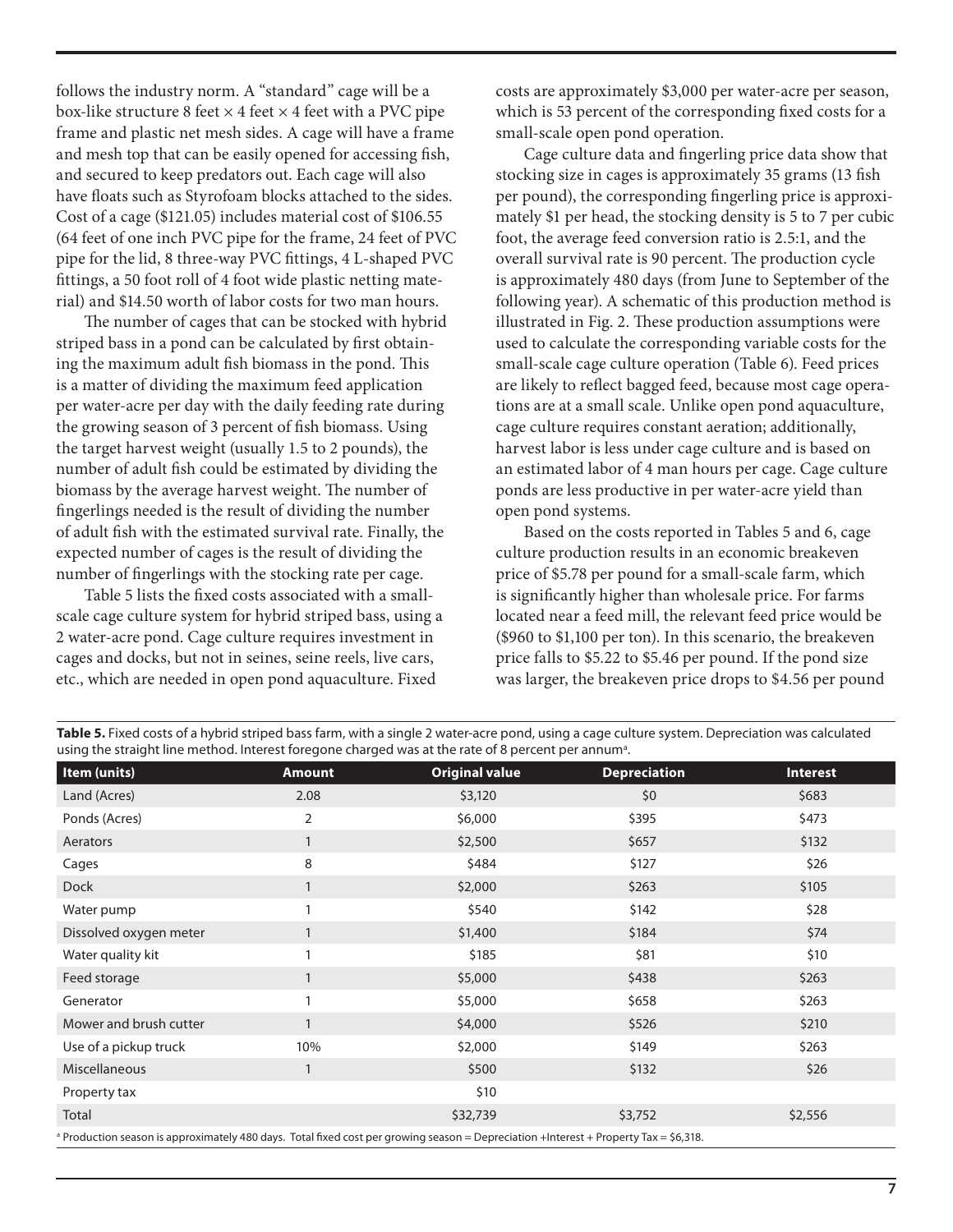Table 6. Variable costs associated with the cage culture of hybrid striped bass production using four 128 cubic feet cages in a single 2 wateracre pond<sup>a</sup>.

| Item                                                                  | <b>Unit</b>        | <b>Amount</b> | <b>Price</b> | <b>Value</b> |
|-----------------------------------------------------------------------|--------------------|---------------|--------------|--------------|
| Fingerlings (average weight 35 g)                                     | <b>Fingerlings</b> | 5,120         | \$1.00       | \$5,120      |
| Feed                                                                  | Tons               | 9.22          | \$1,200.00   | \$11,059     |
| Electricity                                                           | <b>KWH</b>         | 6,735         | \$0.06       | \$404        |
| Electricity meter fee                                                 | <b>Months</b>      | 16            | \$10.00      | \$160        |
| Chemicals                                                             | Acres              | 2             | \$79.23      | \$159        |
| Fuel                                                                  | Gallons            | 266           | \$3.50       | \$932        |
| Labor                                                                 | Man hours          | 839           | \$7.25       | \$6,080      |
| Harvest labor                                                         | Man hours          | 32            | \$7.25       | \$232        |
| Telephone                                                             | Months             | 16            | \$10.00      | \$160        |
| Legal permit                                                          |                    |               |              | \$50         |
| Maintenance                                                           |                    |               |              | \$359        |
| Insurance                                                             |                    |               |              | \$250        |
| Interest forgone                                                      |                    |               |              | \$3,282      |
| Total variable cost                                                   |                    |               |              | \$28,247     |
| <sup>a</sup> Total amount of food sized fish produced = 6,144 pounds. |                    |               |              |              |

(or \$4.09 to \$4.33 per pound without feed transportation costs). In a survey of independent restaurants in Kentucky and Ohio, Bryant et al. (2013) discovered the willingness to pay for whole hybrid striped bass to vary from \$4 to \$6 per pound. Thus, small-scale cage culture operations could find supplying whole fish to urban, independent restaurants to be profitable.

Table 6 shows that feed, labor, and stocking costs contribute mostly to the total variable costs. Profitability is very sensitive to these three parameters. Farmers in areas without local feed mills are at a substantial disadvantage. A 1 percent increase in feed price results in a 0.34 percent increase in breakeven price. Stocking costs also increase as fingerlings are transported farther from the hatchery. Thus, a 1 percent increase in stocking costs causes a 0.17 percent increase in breakeven price. Labor is charged at the minimum wage rate. If the wage rate was to increase by 1 percent, it would cause a 0.17 percent increase in breakeven price.

### **Discussion and Conclusions**

This fact sheet reports the cost of growing hybrid striped bass in ponds using three alternative production systems. Turano (2013) reported the wholesale price of hybrid striped bass to be \$3.75 per pound at the farm gate in 2010, which corresponds to \$4.14 per pound in 2013 U. S. dollars. Using this price, the Phase II-Phase III production system in a 50 water-acre hybrid striped bass farm was profitable. The direct stocking production system was less profitable that the Phase II-Phase III system. Cage culture is predominantly done at a small scale using ponds that are unsuitable for implementing any other form of pond culture. Cage culture fish were too expensive for wholesale sales; however, willingness to pay data show that cage culture would be profitable if farmers sold whole fish to restaurants and other retail and direct markets.

## **Suggested Readings**

- D'Abramo, L.R., C.L. Ohs, T.R. Hanson, and J.B. Taylor. 2002. Production and Economic Analysis of Two-Phase and Three-Phase Culture of Sunshine Bass in Earthen Ponds. North American Journal of Aquaculture, 64: 103-112.
- D'Abramo, L.R. and M.O. Frinsko. 2008. Hybrid Striped Bass: Pond Production of Food Fish. Southern Regional Aquaculture Center Fact Sheet, Publication Number 303 (Revision).
- Dunning, R. 2001. Aquaculture in North Carolina. Hybrid Striped Bass. Inputs, Outputs, and Economics. North Carolina Department of Agriculture and Consumer Services. Raleigh, NC 27611.
- Harrell, R.M. 1988. The Culture of Striped Bass and its Hybrids in Cages. Maryland Sea Grant Extension. Publication Number UM-SG-MAP-88-02.
- Hodson, R.G. and M. Hayes. 1989a. Hybrid Striped Bass Pond Production of Fingerlings. Southern Regional Aquaculture Center Publication Number 302.